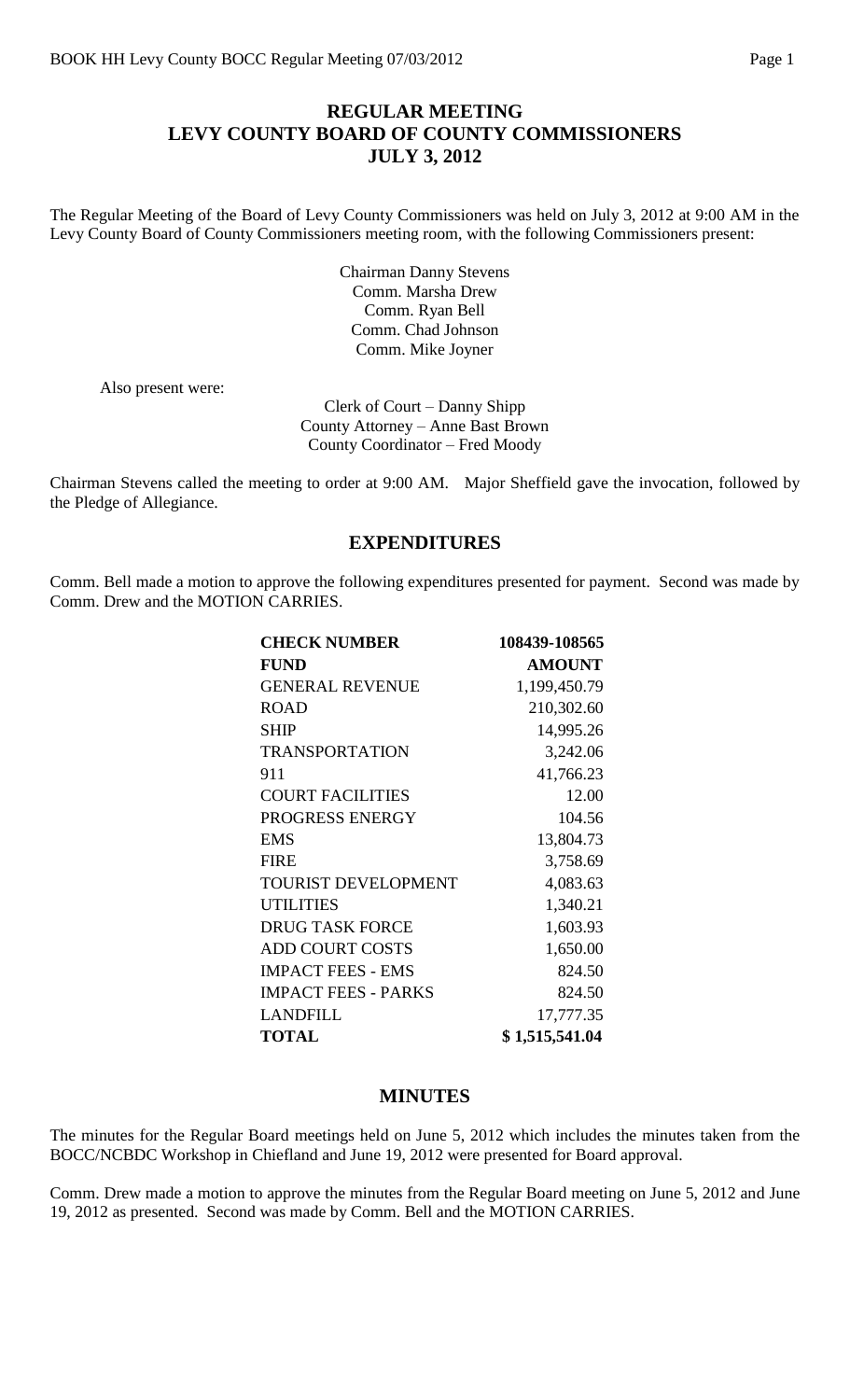# **PUBLIC HEARING**

Rob Corbitt, Development Director

A. Petition Ha.Va. 5-12, Marvin and Sharon Detweiler petitioning the Board for a Hardship Variance to allow a third dwelling in order to care for their daughter.

Mr. Corbitt presented and requested Board approval of Hardship Variance Petition 5-12 as requested by Marvin and Sharon Detweiler.

Comm. Stevens asked if there was anyone in the audience wishing to speak for or against the petition. Mrs. Cannon asked a question which was answered by Mr. Corbitt. Comm. Stevens then closed floor to public comment.

Comm. Drew made a motion to approve Ha.Va. 5-12 as requested. Second was made by Comm. Bell and the MOTION CARRIES.

Atty. Brown did swearing in for anyone wishing to speak from the audience and asked if any of the Commissioners had ex-parte communication regarding Special Exception 2-12.

Comm. Drew stated she had communication with the applicant and attorneys.

B. Petition SE 2-12, Morris-Depew Associates, Inc., representing Colby Gwyn-Williams and Jose Raul Hernandez, petitioning the Board for a Special Exception to allow a Dog Kennel located at 551 SE 215<sup>th</sup> Avenue, Morriston, Florida.

Mr. Corbitt presented SE 2-12 for Board approval and read into record the conditions of the Petition.

Comm. Stevens asked if there was anyone from the audience wishing to speak for or against the Petition.

Charlie Gotier of Morris, Depew and Associates from Tallahassee spoke to the Board giving information regarding the petitioners' plans for construction and operation of the kennel. Raul Hernandez and Colby Williams both spoke to the Board explaining plans for the operation of the proposed kennel and Mr. Hernandez's background in dog training.

Comm. Stevens asked if there was anyone in the audience wishing to speak for or against the Special Exception.

Ms. Cannon spoke.

Comm. Stevens then closed the floor to public comment.

Comm. Johnson made a motion to approve SE 2-12 as requested. Second was made by Comm. Bell and the MOTION CARRIES.

### **CLERK OF COURT**

Danny Shipp

A. Request selection of new Value Adjustment Board (VAB) representatives and advertise, if needed, for the citizen representative. Mr. Chubb is currently serving as our citizen representative, and has for many years.

Mr. Shipp requested Board appointment of VAB members; one Citizen of the county, two Commissioners as regular members and one as an alternate. Mr. Shipp stated Ivan Chubb had been serving as the Citizen member and was willing to continue to serve.

After discussion, the Commissioners agreed to appoint Comm. Joyner and Comm. Bell as members. Comm. Drew agreed to serve as the Alternate.

The Commissioners agreed to advertise for the Citizen Representative as there had been interest made known to Comm. Bell in this position.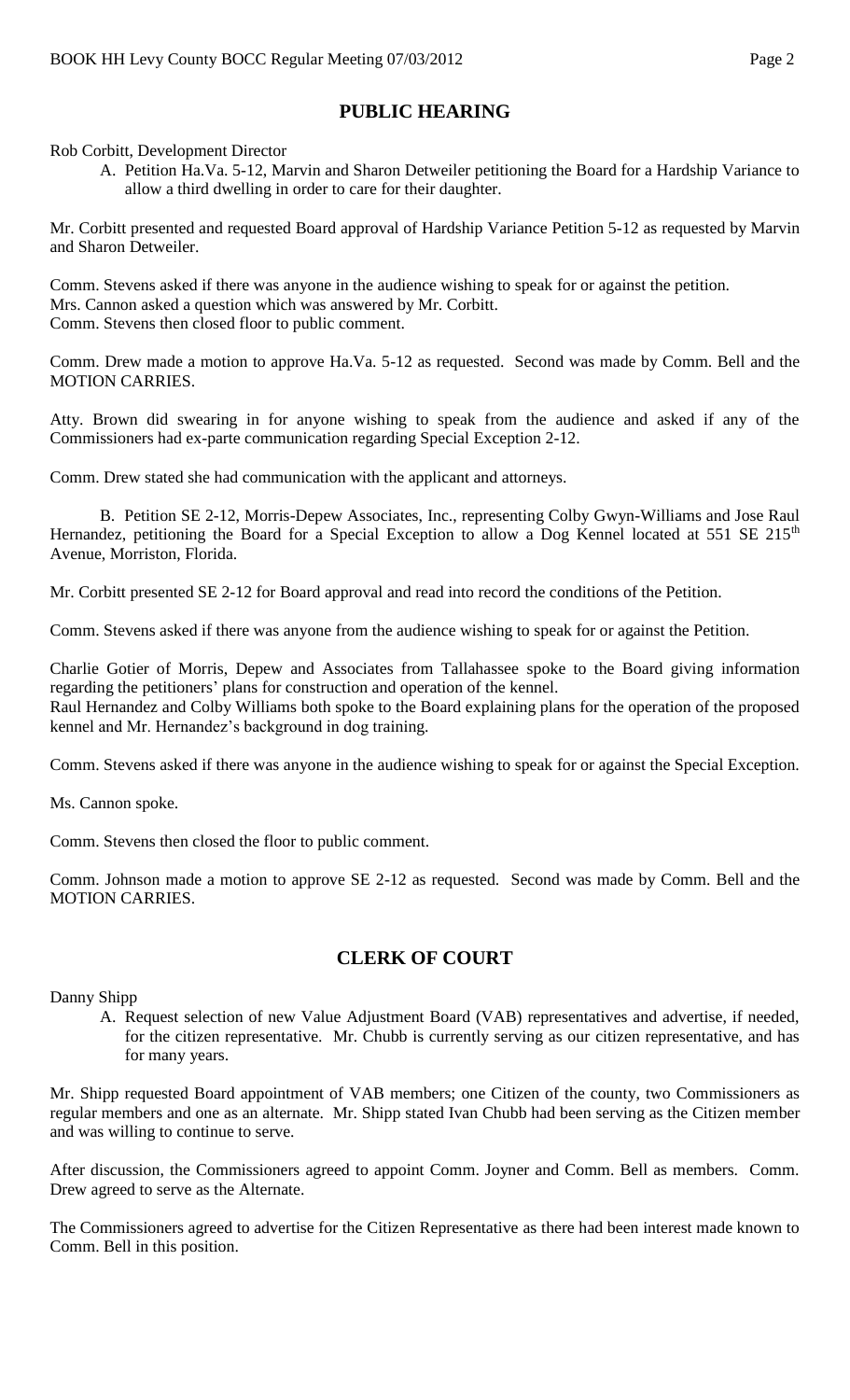# **LEVY COUNTY SHERIFF'S OFFICE**

#### Mike West, 911 Coordinator

Requesting Board Chair's signature on two contracts:

- A. Viper 4.1 upgrade
- B. 9-1-1 mapping project

Mr. West requested Board approval of the Viper 4.1 upgrade to PSAP equipment which allows the dispatch center to remain in concurrence with the State E911 Plan. Mr. West also requested Board approval of a 9-1-1 mapping project which will convert their maps to a solution with next generation 9-1-1 capabilities. Both projects are fully funded by grants from the State of Florida E911 Board.

Comm. Drew made a motion to approve both items as requested. Second was made by Comm. Bell and the MOTION CARRIES.

#### Lt. Scott Finnen

Request approval of application for 2012 Edward Byrne JAG Grant in the amount of \$11,883.

Lt. Finnen requested Board approval to apply for a 2012 Edward Byrne JAG Grant in the amount of \$11,883. The Sheriff's Department plans to use these funds for:

Senior Management training, \$9,000

K9 equipment for training and daily operations of managing a K9 unit, \$2,883

Comm. Drew made a motion to approve the Edward Byrne JAG Grant application. Second was made by Comm. Johnson and the MOTION CARRIES.

#### Major Michael Sheffield

Request approval of RFP for Inmate Video Visitation.

Major Sheffield requested Board approval to advertise for RFP for Inmate Video Visitation system. Research has shown the cost is estimated to be around \$150, 000 to \$175,000. The Inmate Fund has \$20,000 which can be used toward this expense.

The Commissioners agreed by consensus for the Sheriff's Department to advertise for RFP's for Inmate Visitation system and to set the due date for them to be received by July  $23<sup>rd</sup>$ .

### **PUBLIC COMMENTS**

David Leach spoke about promoting tourism for Levy County and commented about the striping being done on Manatee Springs Road and stated whoever was doing this was doing a sloppy job and believes this could leave a bad impression on anyone visiting the area. He also expressed concerns about Clay Landing Road stating the patching done to the road was inadequate. Mr. Leach requested the Commissioners rescind their decision on the Tarmac Mine as he is concerned about the wear and tear on roads and is also concerned about the blasting which will be done and the quality of the water supply.

Mr. Moody addressed Mr. Leach's concerns about the road condition.

## **DEPARTMENT REPORTS**

## **COUNTY COORDINATOR**

Fred Moody, County Coordinator

A. Presenting proposed agreement with Brown & Brown, Public Risk Insurance Agency for our Broker/Agent of Record Services for Employee Benefits. – TABLED -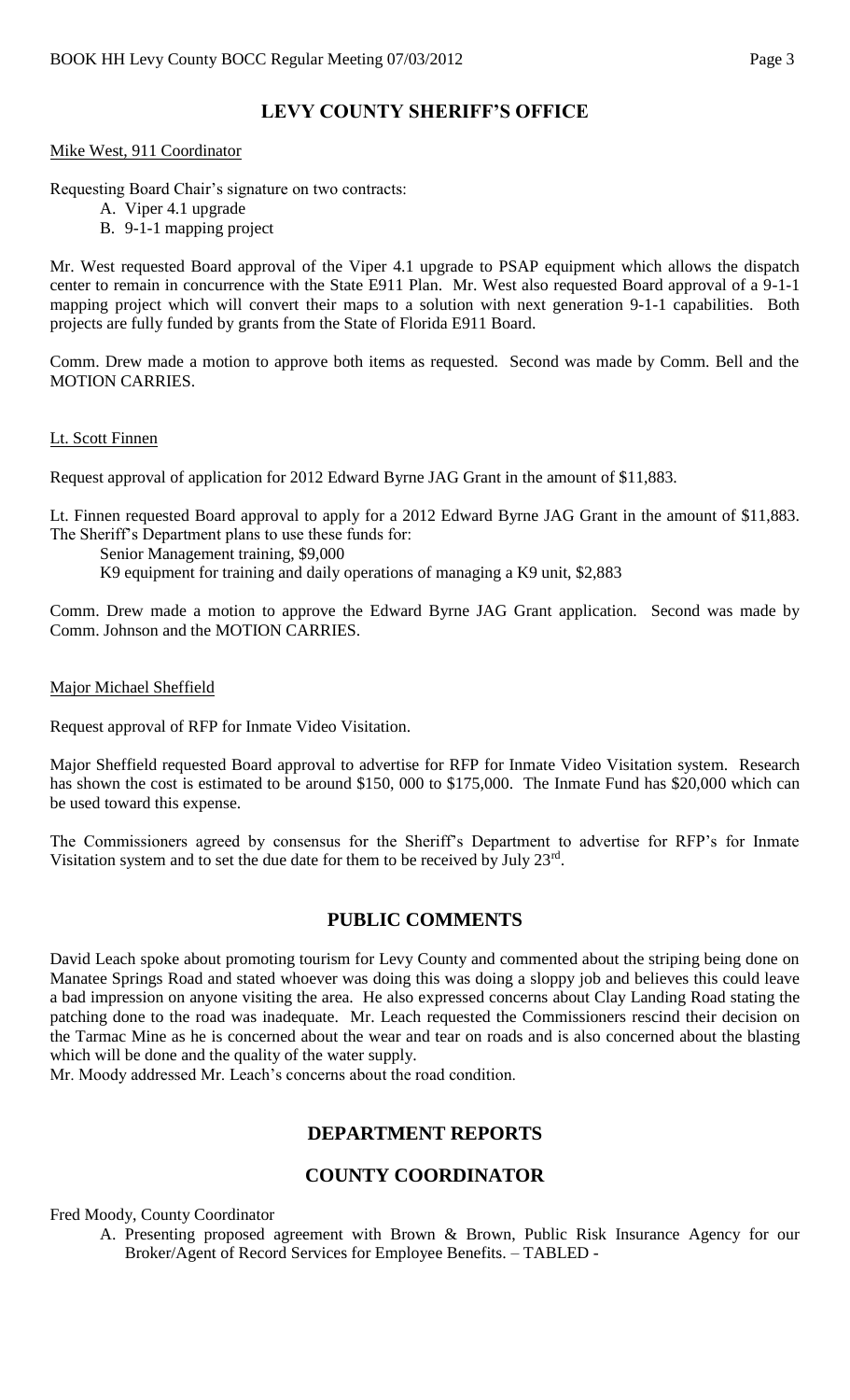B. Request dates for a Budget Workshop; Thursday 7/12/12 or Friday 7/13/12.

Mr. Moody requested dates for a Budget Workshop.

The Commissioners agreed to set a Budget Workshop on July 12<sup>th</sup> at 9:00 A.M.

Mr. Moody then requested the Board hear a non-agenda item.

Comm. Bell made a motion to hear a non-agenda item. Second was made by Comm. Drew and the MOTION CARRIES.

Mr. Moody stated he had been contacted by Grady Hartzog who had been contacted by Curtis Cupp with Linn Lease Group in connection with the construction of the Tri-County Hospital. In order for them to obtain a retention pond permit the Suwannee River Water Management has requested they get permission from both the City of Chiefland and Levy County to work in their right-of-ways. Mr. Moody stated they are requesting a letter from the Board of County Commissioners authorizing Tri-County Hospital and Ingram Civil Engineering to be the agents for the work being done in the right-of-ways.

Comm. Drew made a motion to approve a letter to be prepared as requested. Second was made by Comm. Bell and the MOTION CARRIES.

Mr. Moody gave the Commissioners information on the inmate work crew situation.

Mr. Moody also informed the Commissioners of an invitation to a Community Partnership event to be held at the Lowell Reception Center on August 2<sup>nd</sup> at 10:00 A.M.

### **CORRESPONDENCE**

Karen Blackburn

A. Request approval to replace Comm. Mike Joyner (approved at the May 22, 2012 Regular meeting) and add Commissioner Chad Johnson as an Alternate Member to the Levy County Transportation Disadvantaged Local Coordinating Board, W.R.P.C.

Mrs. Blackburn requested Board approval to replace Comm. Mike Joyner (approved at the May 22, 2012 Regular meeting) and add Commissioner Chad Johnson as an Alternate Member to the Levy County Transportation Disadvantaged Local Coordinating Board, W.R.P.C.

Comm. Johnson made a motion to approve the replacement as requested. Second was made by Comm. Bell and the MOTION CARRIES.

B. Request approval of Proclamation 2012-23, recognizing July as Water Safety Month and promoting water safety through public awareness.

Mrs. Blackburn requested Board approval of Proclamation 2012-23, recognizing July as Water Safety Month and promoting water safety through public awareness.

Comm. Johnson made a motion to approve Proclamation 2012-23 as requested. Second was made by Comm. Drew and the MOTION CARRIES.

## **PUBLIC SAFETY**

David Knowles, Director

A. Request approval to purchase two heart monitors from Physio Control (sole supplier). We have been issued payment from EMS Matching Grant Funds in the amount of \$50,000. The remaining balance for the monitors (\$17,801.30) will come from the EMS Impact Fee Fund.

Mr. Knowles requested Board approval to purchase two heart monitors from Physio Control for \$67,801.30. Mr. Knowles explained \$50,000 will be funded by EMS Matching Grant Funds and the remaining balance of \$17,801.30 will be paid from the EMS Impact Fee Fund.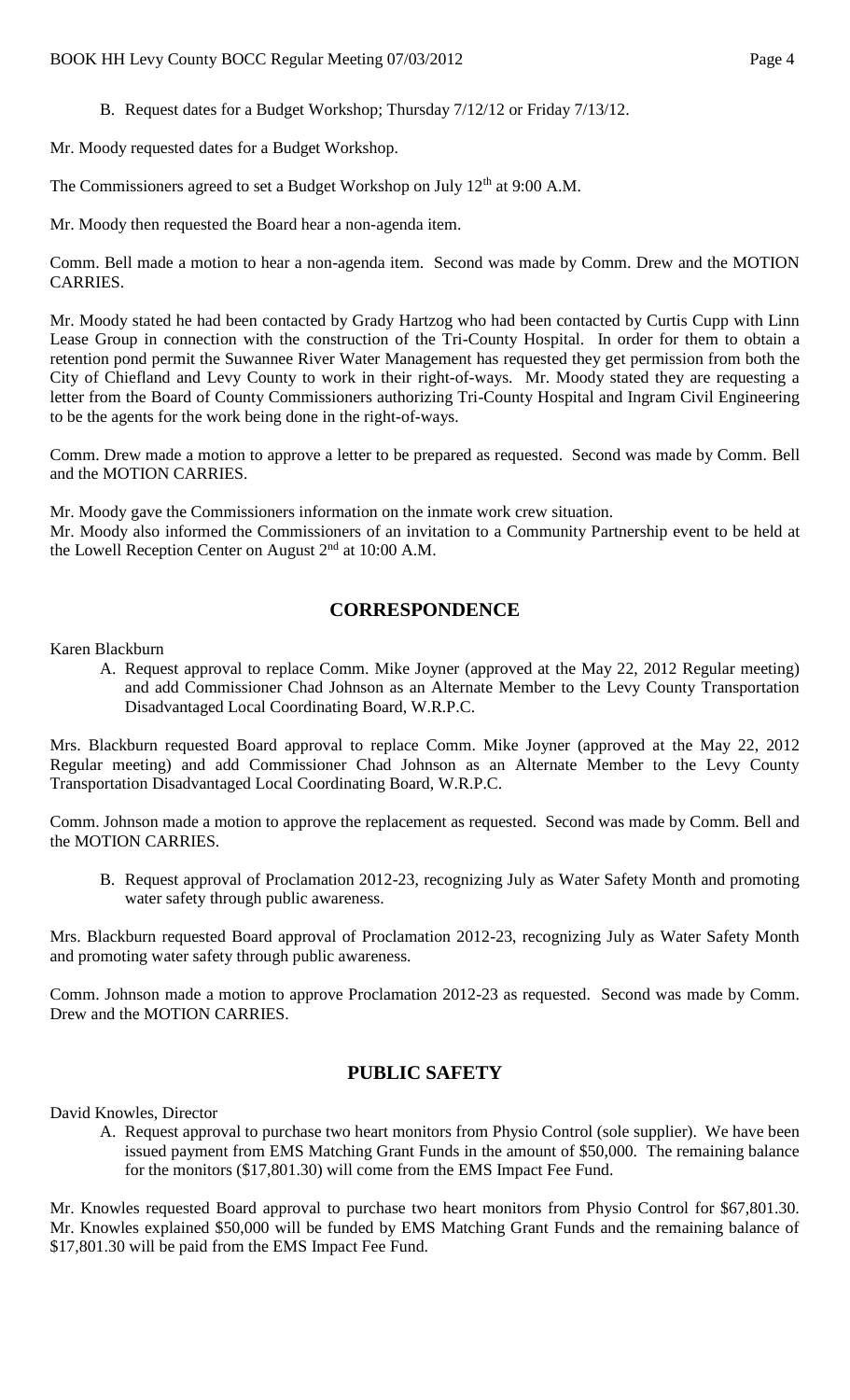Comm. Drew made a motion to approve the purchase of two heart monitors from Physio Control as requested. Second was made by Comm. Johnson and the MOTION CARRIES.

B. Request approval to re-chassis unit 105. The bid price of \$102,646.00 from Beck Auto Sales was agreed upon under the Florida Sheriff's Association Bid Award Announcement 11-19-0907.

Mr. Knowles requested Board approval to re-chassis Unit 105. The bid price of \$102,646 from Beck Auto Sales was agreed upon under the Florida Sheriff's Association Bid Award Announcement 11-19-0907.

Comm. Bell made a motion to approve the request to re-chassis Unit 105. Second was made by Comm. Drew and the MOTION CARRIES.

C. Request approval to apply for the attached agreement regarding the Statewide Law Enforcement Radio System (SLERS); requires signature.

Mr. Knowles requested Board approval to apply for the Partner Application and Agreement for the Statewide Law Enforcement Radio System (SLERS). SLERS establishes a single, common radio network servicing all state agency law enforcement radio communications.

Comm. Drew made a motion to approve application for the Partner Application and Agreement for the SLERS as requested. Second was made by Comm. Bell and the MOTION CARRIES.

D. Request approval to submit the Upland Lease Application to acquire the Levy Forestry Camp Facility located at 1251 CR 343 Bronson, Florida to house the Department of Public Safety Complex. The lease agreement between the County and the Board of Trustees of the Internal Improvement Trust Fund of the State of Florida shall be \$300.00 per year.

Mr. Knowles requested Board approval of Resolution 2012-37 and to submit the Upland Lease Application to acquire the Levy Forestry Camp Facility to house the Department of Public Safety Complex. The Lease Agreement between the County and the Board of Trustees of the Internal Improvement Trust Fund of the State of Florida will be \$300.00 per year.

Comm. Bell made a motion to approve Resolution 2012-37 and to submit the Application as requested. Second was made by Comm. Johnson and the MOTION CARRIES.

### **TOURIST DEVELOPMENT**

Carol McQueen, Director

A. Requesting approval to move forward with the Visit Florida Grant and arrange for advertising in Geo Saison's 2012 Winter edition, where Cedar Key editorial will be featured.

Mrs. McQueen requested Board approval to move forward with advertising in Geo Saison's 2012 Winter edition, a leading travel guide magazine for Germany, in which Cedar Key will be featured. The cost for this advertising will be \$8,643 and will be funded through the Visit Florida Grant, a \$5,000 dollar for dollar matching grant.

Comm. Drew made a motion to approve advertising in Geo Saison's 2012 Winter edition as requested. Second was made by Comm. Bell and the MOTION CARRIES.

B. Presenting three printing proposals/quotes for reprinting out "Discover Your Next Adventure" 20 page tourism brochure.

Mrs. McQueen presented three printing/quotes for reprinting out "Discover Your Next Adventure" 20 page tourism brochure. The quotes received are listed below:

| Quantity / Price            | Quantity / Price             |          | Quantity / Price                |
|-----------------------------|------------------------------|----------|---------------------------------|
| Lunar Cow $10,000 = $3,991$ | Print Shop $10,000 = $4,216$ |          | StorterChilds $10,000 = $4,168$ |
| $15,000 = $4,926$           | $15,000 = $5,530$            | Printing | $15,000 = $5,300$               |
|                             | $20,000 = $6,846$            |          | $20,000 = $6,433$               |